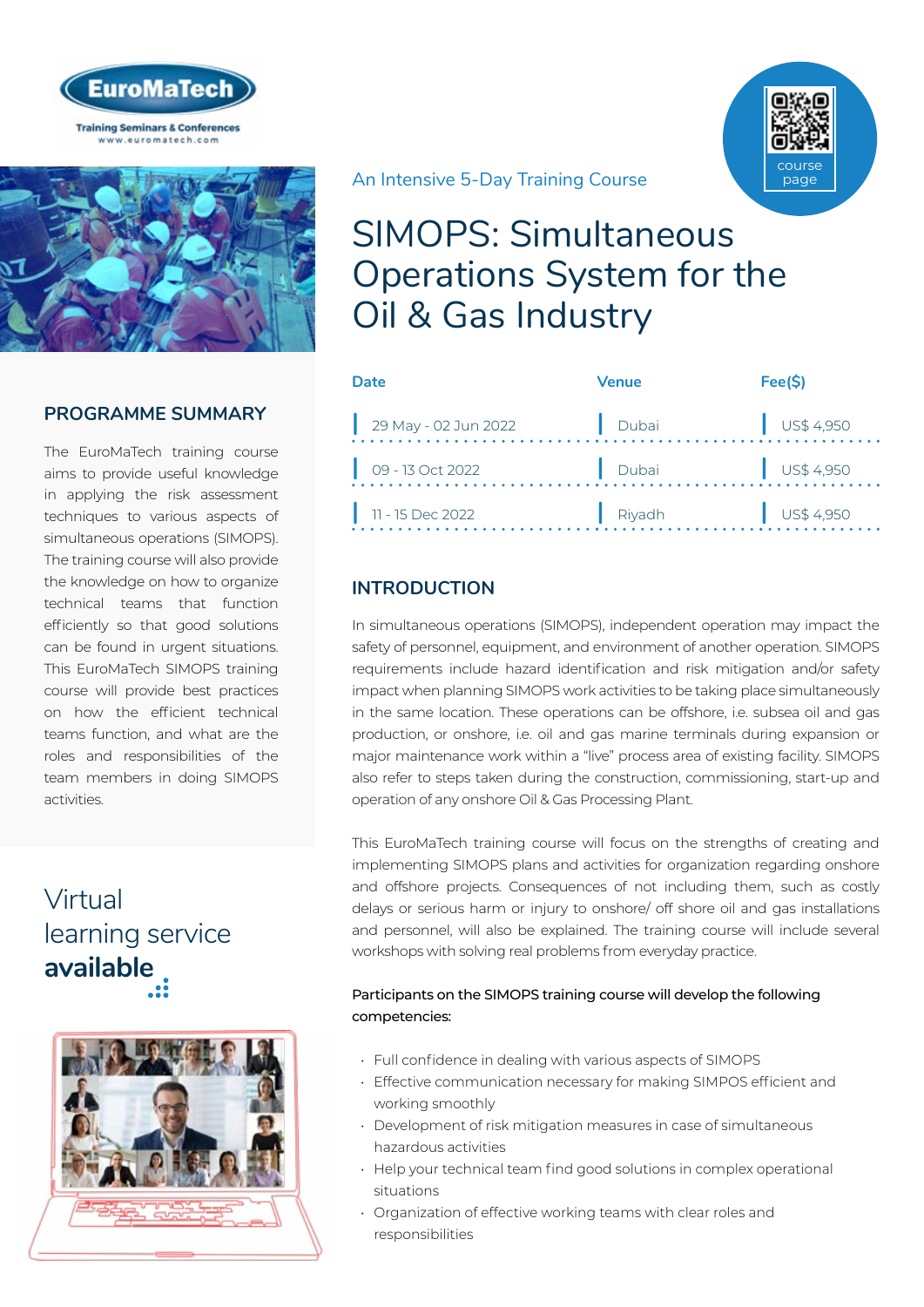#### **TRAINING METHODOLOGY**

The Simultaneous Operations System training course will be conducted along workshop principles with formal lectures and interactive worked examples. The emphasis in the training course will be on the explanation of all technical points and providing answers to problems that are encountered in everyday industrial practice regarding the risk assessment of simultaneous operations and related activities in oil & gas industry.

Each learning point will be reinforced with practical examples. There will be ample opportunities for active discussion and sharing professional experiences and exchange that will help solidify the gained knowledge. All training course materials will be provided.

#### **In-house Training**

EuroMaTech is capable of conducting this training programme exclusively for your delegates. Please e-mail us on inhouse@euromatech.ae for further information and/or to receive a comprehensive proposal.



#### **WHO SHOULD ATTEND**

The SIMOPS training course is suitable for a wide range professionals, including, but not limited to:

- Plant Engineers and Project Engineers
- Operations Team Leaders
- Reliability and Integrity Supervisors and Engineers including safeguarding of process
- Technical personnel responsible for monitoring and assessing equipment maintenance and operations
- Supervisors responsible for maintenance and shutdown planning and implementation

### **PROGRAMME OBJECTIVES**

This EuroMaTech SIMOPS training course aims to enable participants to achieve the following objectives:

- Techniques to handle effectively the simultaneous operations (SIMOPS)
- Skill to organize and plan all relevant activities
- Ability to analyze both onshore and offshore operations
- Knowledge of the hazards and risks involved in SIMOPS
- Flexibility to adapt to new situations
- Understanding of the process guidelines to be followed
- Recognizing the roles and responsibilities of all parties involved

## **QUALITY CERTIFICATIONS & ACCREDITATIONS**

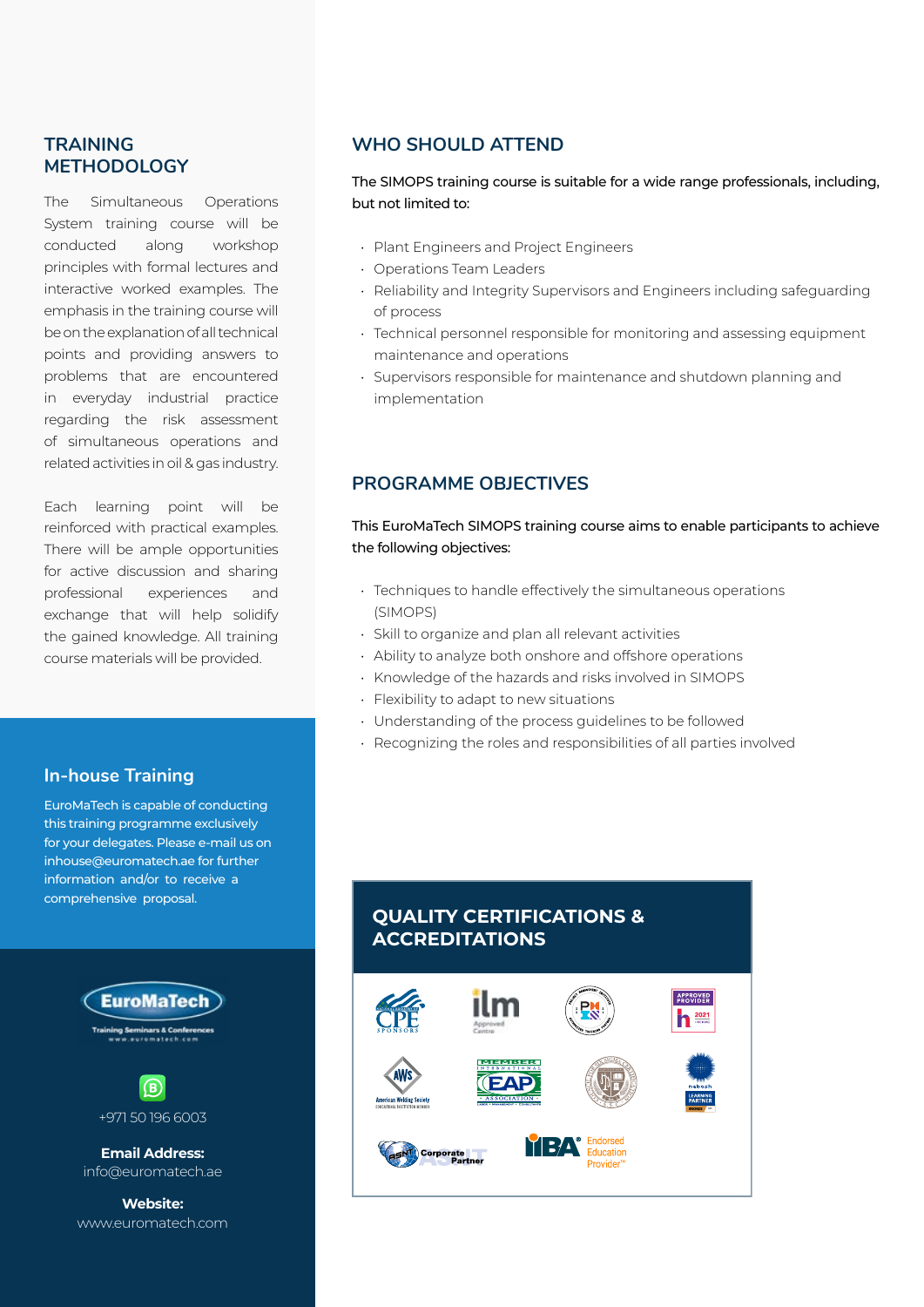# **COURSE OUTLINE**



## **Day 3**

#### SIMOPS Roles, Responsibilities & Competence

- Matrix of Responsible Personnel (RASCI) involved in SIMOPS
- Site Project Manager
- HSE Manager: Emergency Response Procedure (ERP)
- SIMOPS Operations Leader (SOL)
- Installation, Commissioning and Startup Manager
- Task Supervisor
- Workshop: Case Studies & Worked Examples

## **Day 1**

#### Principles and Organization of SIMOPS

- Where and When we need SIMOPS?
- Work Identification Plans & Communication to avoid Accidents
- Meeting Organization, Flow of Information and Field Schedule (Gantt Chart etc.)
- Documentation on Interface Control and Tracking & Monitoring
- Management of Change (MOC) during Commissioning & Start-Up
- SIMOPS & HSE: Leaks, Fires & Explosion Protection
- Workshop: Case Studies & Worked Examples

## **Day 4**

#### SIMOPS in On-Shore Oil & Gas Industry

- SIMOPS On-Shore Elements & Operations Related to Safety
- Onshore Process Plants and Storage Terminals: Challenges
- Oil Pumping Stations and Gas Compressor Stations: Safety Issues
- SIMOPS in Construction, Commissioning & Start Up of Plants & Pipelines
- Oil & Gas Transfer: Filling and Emptying Tanks
- Leaks, Fires & Explosion Protection
- Workshop: Case Studies & Worked Examples

## **Day 2**

#### SIMOPS Risk Management and Control Work

- Hazard Identification & Risk Calculation: Quantitative Approach
- Agreement on Risk Assessment Methodology (Risk Matrix)
- Risk Management Process: Risk Mitigation Measures
- Establishing ALARP for Particular Operations & Maintenance Procedures
- High Risk & Focus Areas: Enclosed Space & Hot Work

- Permit to Work (PTW) Management System & Procedures
- Workshop: Case Studies & Worked Examples

## **Day 5**

#### SIMOPS in Off-Shore Oil & Gas Industry

- SIMOPS Related to Port Operations & Marine Oil & Gas Terminals
- Platform Operations: Fixed & Floating Units
- FPSO & TLP Operations: Topside Facilities: Gas Train & Oil Train Safety
- SIMOPS Related to Ship DP Operations
- Subsea Operations & Piping Systems Hazards
- Marine Pollution Accidents & Environmental Protections Aspects
- Workshop: Case Studies & Worked Examples